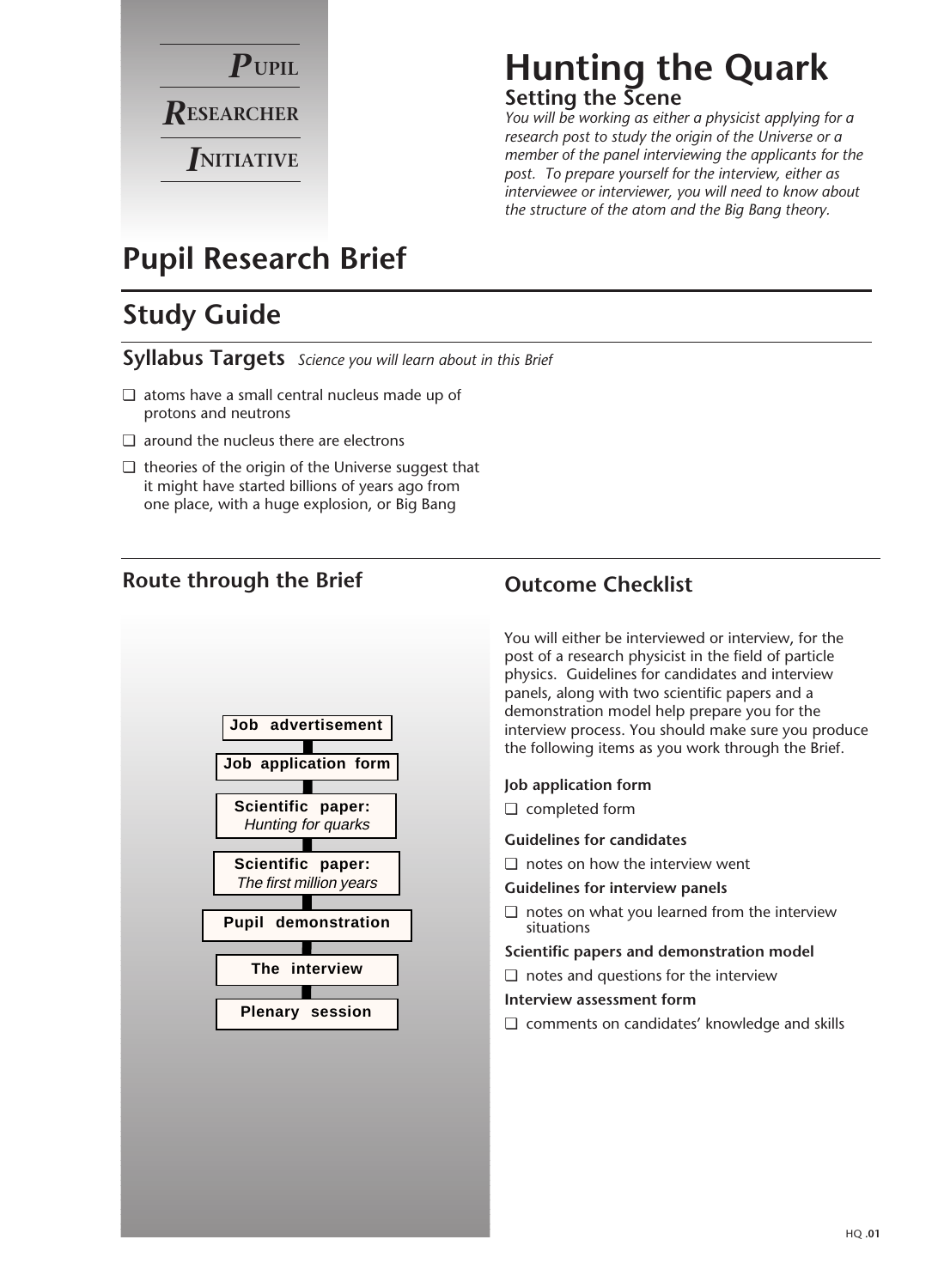# University of Redstone

# **Physics Department**

# **RESEARCHER £15-20K**

The successful applicant will work on an exciting project to understand more about the moment the Universe was created.

Candidates must be:

**Ly** R

- familiar with the latest theories about the structure of the atom and the origin of the Universe
- able to work well in a team
- experienced investigators.

An excellent package of benefits is available, including 35 days leave.

**Post funded by the Research Council**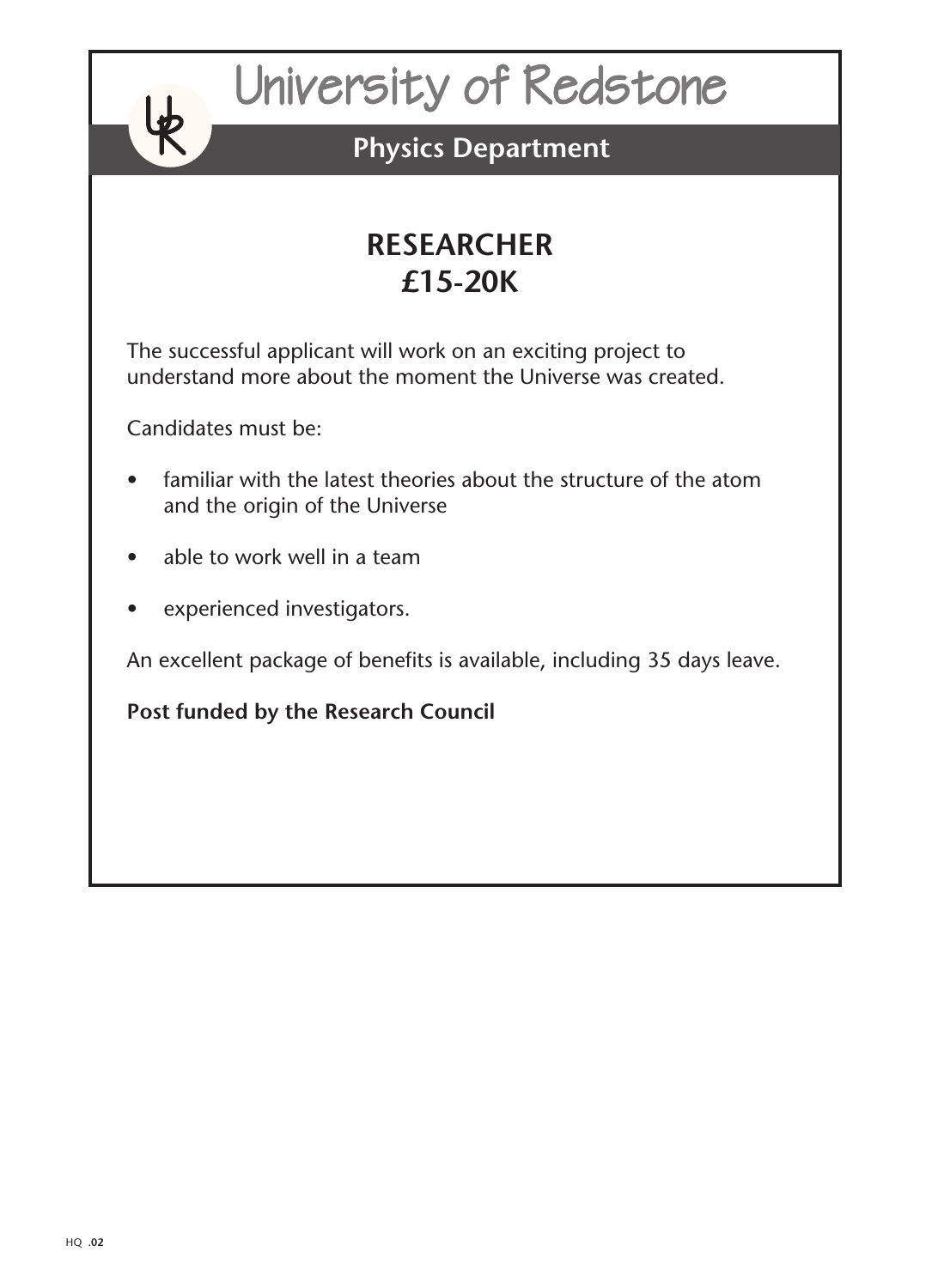University of Redstone

# **Research post application**

**Please write clearly in block capitals**

| <b>Name</b>          | Mr/Miss/Ms              |
|----------------------|-------------------------|
| <b>Address</b>       | <b>Telephone Number</b> |
| <b>Date of Birth</b> | <b>Nationality</b>      |

**School / College Subjects Studied** 

**Ly** R

**Teamwork Ability** *(How well do you work in a team? Give an example.)*

**Research Experience** *(List any investigations you have done.)*

**Hobbies and Interests** *(Give a brief list.)*

# **I confirm that the information given is correct**

| <b>Signature</b> | <b>Date</b> |
|------------------|-------------|
|                  |             |

**For office use only and the contract of the Contract Property Date Received** *The University of Redstone is an equal opportunities employer*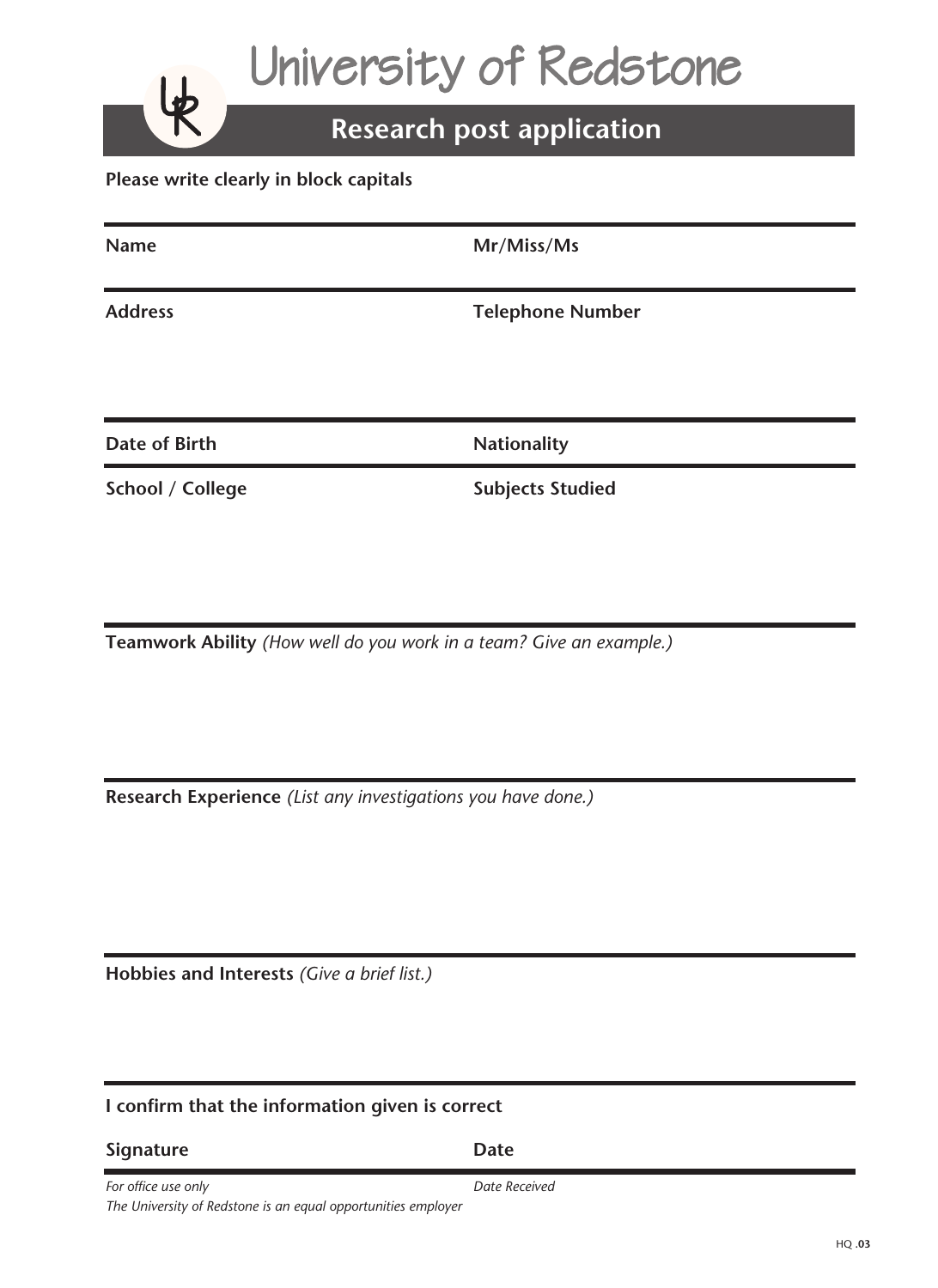# **GUIDELINES FOR CANDIDATES**

For this job application you will:

- complete an application form
- have a 10 minute interview.

To get the job you have to show the interview panel that you meet the job requirements better than the other candidates.

## **Completing your application form**

First impressions count. Ensure you make a good impression by completing the form carefully and neatly. The selection panel will be looking in particular at your:

- ability to work in a team
- research experience (doing investigations).

#### **Preparing for your interview**

What you say in the interview reveals more about you than an application form can. So spend time preparing for the questions. The panel will be finding out what you know about the latest theories on:

- the structure of the atom
- the origin of the Universe.

You can learn more about these theories by reading the documents you've been given:

- 'Hunting for quarks'
- 'The first million years'

Making notes will help you remember and understand the main points. You can practise for the interview by imagining some questions you could be asked, and then trying to answer them.

#### **Coping with the interview**

During the interview you should:

- try to stay calm and relaxed
- think for a moment before answering the question
- ask the interviewer to repeat the question if you don't understand it
- give full answers if you can.

#### **Learning from the experience**

In the interview, what went well?

What went badly?

#### How could you improve?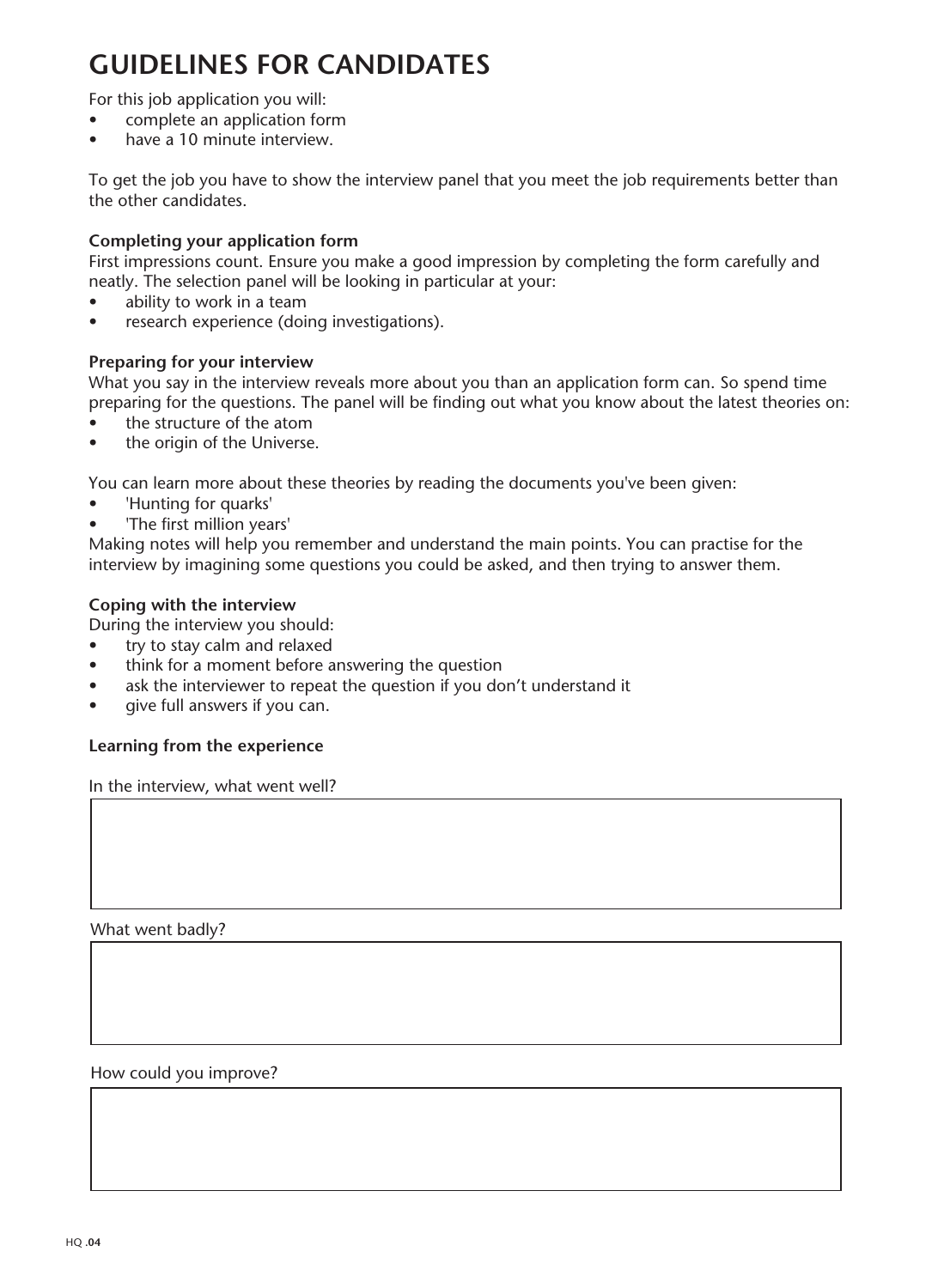# University of Redstone

# **Assessment form**

Post: Researcher<br>Dept: Physics **Physics** 

**Ly** R

# **Candidate**

| <b>Requirements</b>                                         | <b>Comments</b> |
|-------------------------------------------------------------|-----------------|
| $\left\vert \mathrm{Has} \right.$ knowledge of $\left\vert$ |                 |
| atomic structure                                            |                 |
|                                                             |                 |
| the origin of the<br>Universe                               |                 |
|                                                             |                 |
| <b>Teamwork ability</b>                                     |                 |
| Research<br>experience                                      |                 |

Signed --------------------------------- Date -------------------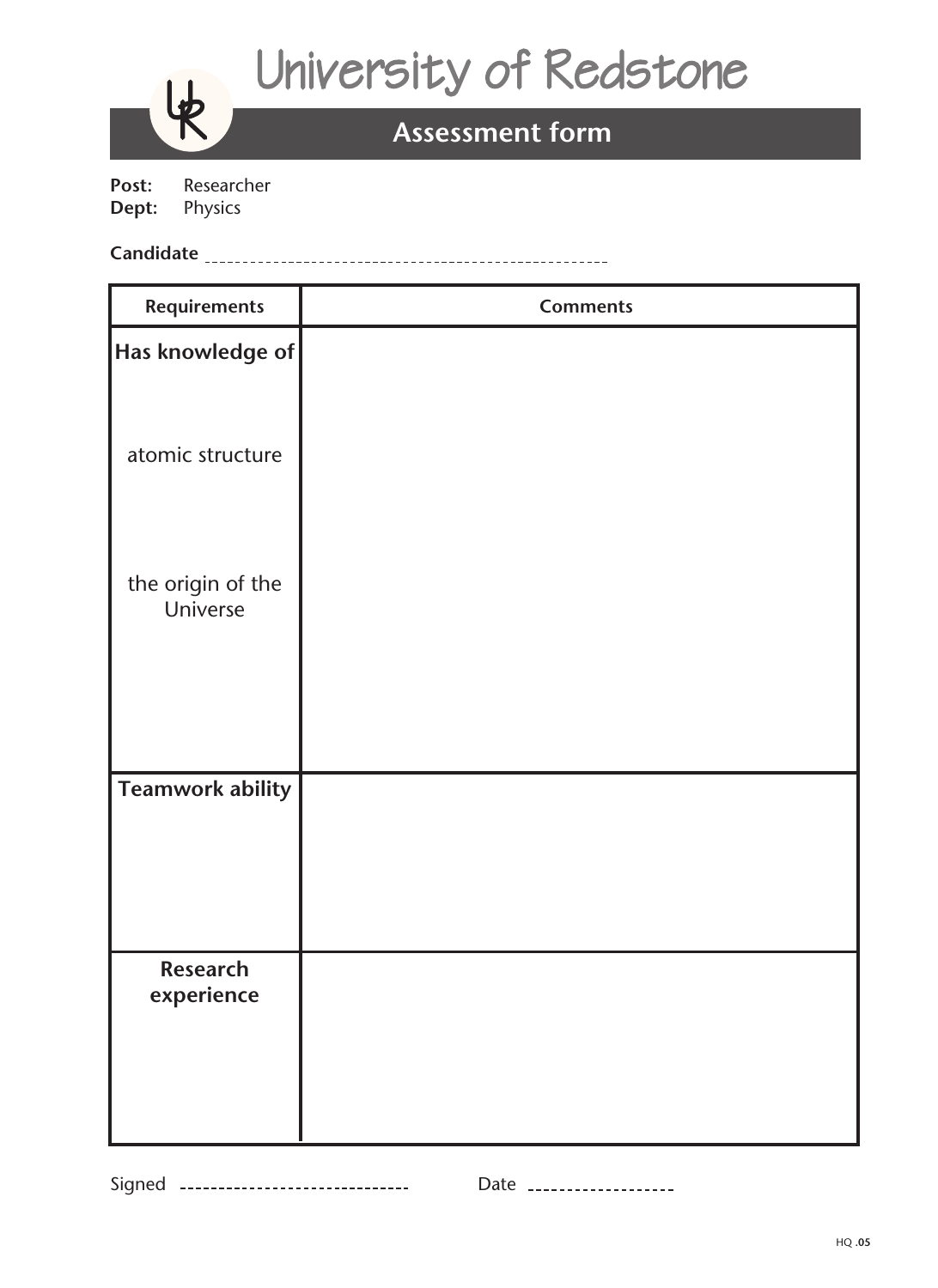# **GUIDELINES FOR INTERVIEW PANELS**

It's up to you to decide who gets the job. The candidate you pick will be the one that you think meets the job requirements best. To collect information about the candidates you will:

- interview them for 10 minutes each
- study their application forms.

## **Preparing questions for the interviews**

Use the interview to out find what candidates know about the latest theories on:

- the structure of the atom
- the origin of the Universe.

To help you prepare questions about the structure of the atom:

- read the document 'Hunting for quarks', which describes an experiment
- try out the model of the particle accelerator, which the professor will demonstrate to you
- devise no more than 4 or 5 questions about how the model relates to the experiment (you'll have the model in the interview).

To help you prepare questions about the origin of the Universe:

- read the document 'The first million years'
- make a list of the important points yourself
- choose 4 or 5 points as a panel and turn them into questions.

Don't make your questions too difficult, or the candidates won't be able to answer at all.

## **Studying the application forms**

The application forms give you information about each candidate's:

- research experience (doing investigations)
- teamwork ability.

You can then complete these sections on the assessment forms.

## **Conducting the interviews**

In planning or conducting the interview :

- decide who will chair the interview panel
- decide who's going to write comments on the assessment form (take turns in doing this)
- divide the questions between the other members of the panel
- introduce yourself and other panel members to the candidate
- be friendly to all the candidates and ask them about their hobbies first (to help them relax)
- decide who will demonstrate the model of the particle accelerator to the candidate
- keep to the 10 minutes allowed.

## **Making your decision**

Working as a panel:

- take one job requirement at a time
- write down the candidates in order of how well they meet that job requirement
- decide overall who meets the job requirements best.

#### **After the interview**

Be sensitive when you let the candidates know your decision. If there's time, give each one some feedback on the interview, by telling them:

- what they did well
- how they could improve be positive.

## **Learning from the experience**

What have you learned that will help you in an interview situation?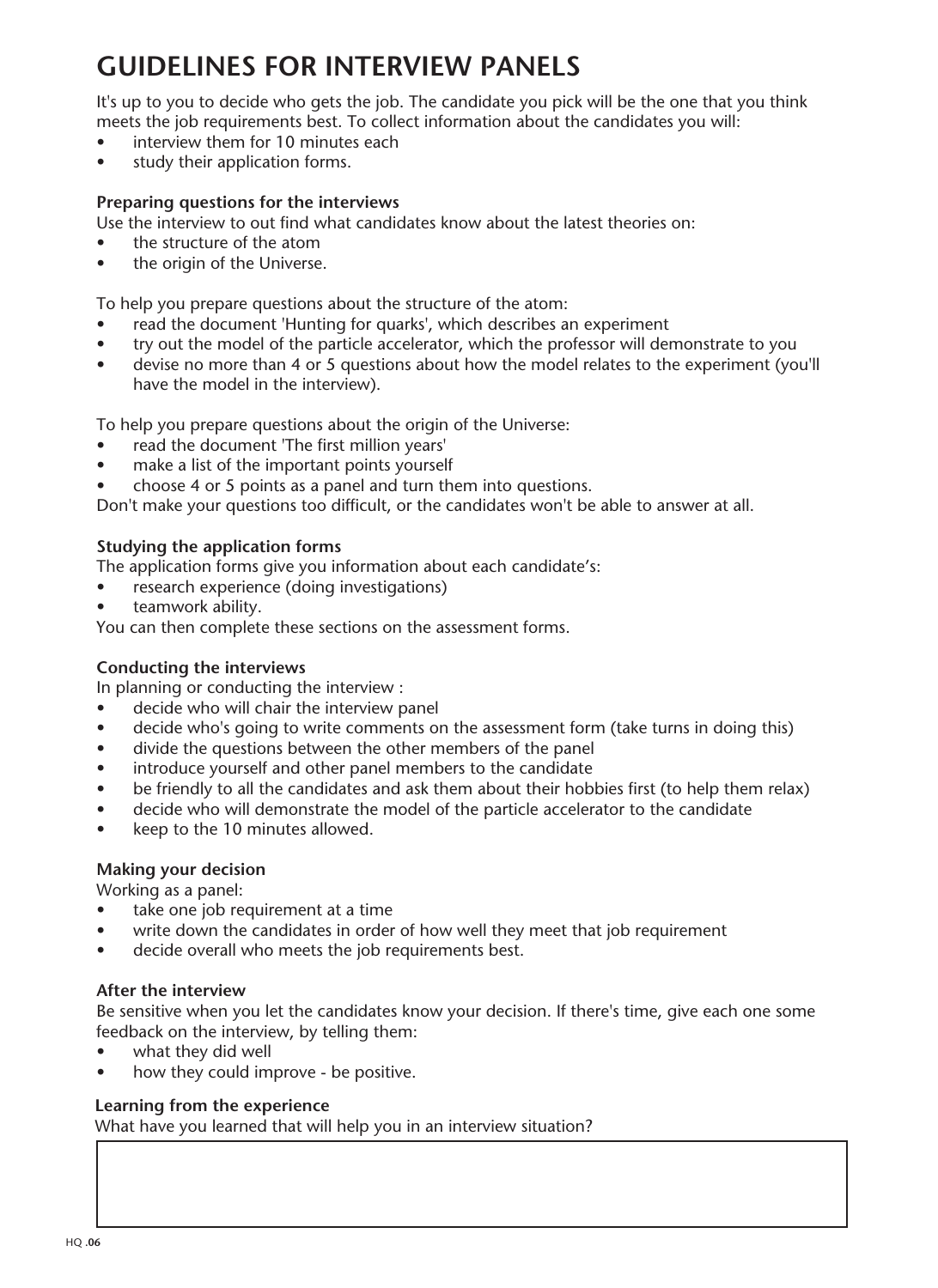# **Hunting for quarks**

This is an extract from a scientific paper written in 1974 describing how scientists discovered quarks. You could also read Frank Close's article 'Inside the Atom' in issue 1 of PRISM, the PRI journal (September 1996).

# **Introduction**

As we look into the atom, we discover hidden worlds inside. First we find electrons in the space around the nucleus. Then, probing into the nucleus, we find that it is made of particles - protons and neutrons. Can we probe any further? Many scientists now believe we can. A new theory says that protons and neutrons are made up from even smaller particles called 'quarks'. The experiment described in this paper provides evidence for the existence of these quarks.

# **Method**

Our idea was simple. By firing electron 'bullets' at protons we hoped to find out more about them. Scientists discovered the nucleus by a similar experiment in the early part of this century.

We chose electrons as bullets, because they are much smaller than protons. But for the electrons to get right inside the protons they would have to be travelling at close to the speed of light. A machine, called a particle accelerator, has just been built that will accelerate electrons to this enormous speed. It is basically a tunnel 3 kilometres long. Electrons are fed energy in the form of radio waves and they accelerate from one end of the tunnel to the other in a fraction of a second.

For our experiment, we fired the beam of electrons from the particle accelerator at a target containing protons. What we wanted to know was how much the electrons would be deflected by whatever the protons were made from?

To see where the electrons came out, and how much they were deflected we used special detectors which we could move around the target. For each electron bullet we measured the angle through which it was deflected. This is called the 'scattering angle'.

*Figure 1. Particle accelerator fires electrons at a target containing protons*

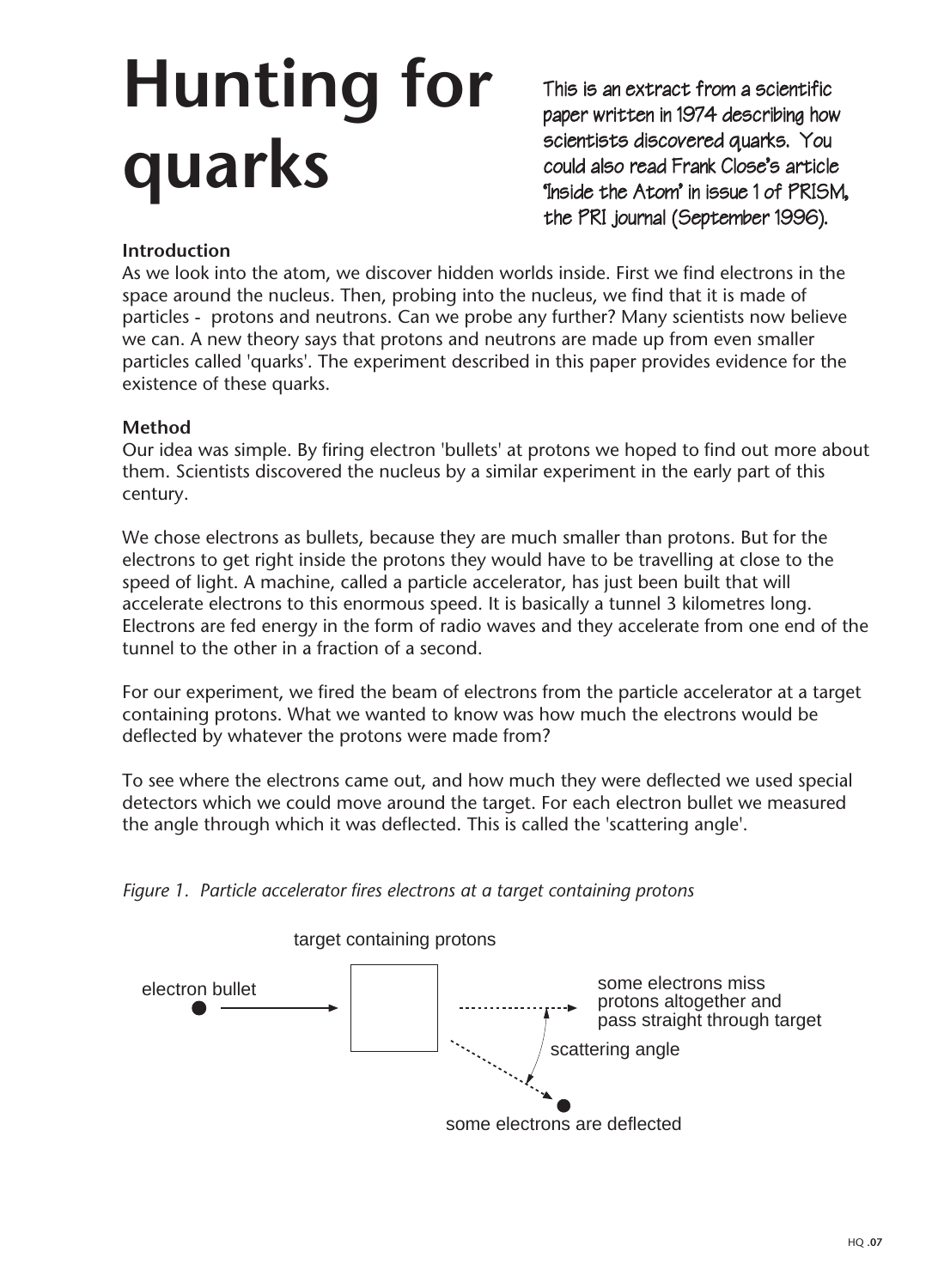## **Predictions**

If the proton is a single particle we can imagine that its charge and mass are spread thinly throughout its volume, like a cloud. If this theory is correct, then when we fired electrons at the particle cloud, they would only be slightly deflected. So the single particle theory would predict small scattering angles.



However, the new theory proposes that the proton is made up of 3 small particles called quarks. In this case the electrons, being of much smaller mass than the quarks, would be deflected much more. A few of the electrons might even come straight back. So the quark theory predicts much larger scattering angles.

*Figure 3. The quark theory*

*Figure 2. The single particle theory*



We would also expect a lot of the electrons to go straight through the metal target, completely missing the protons.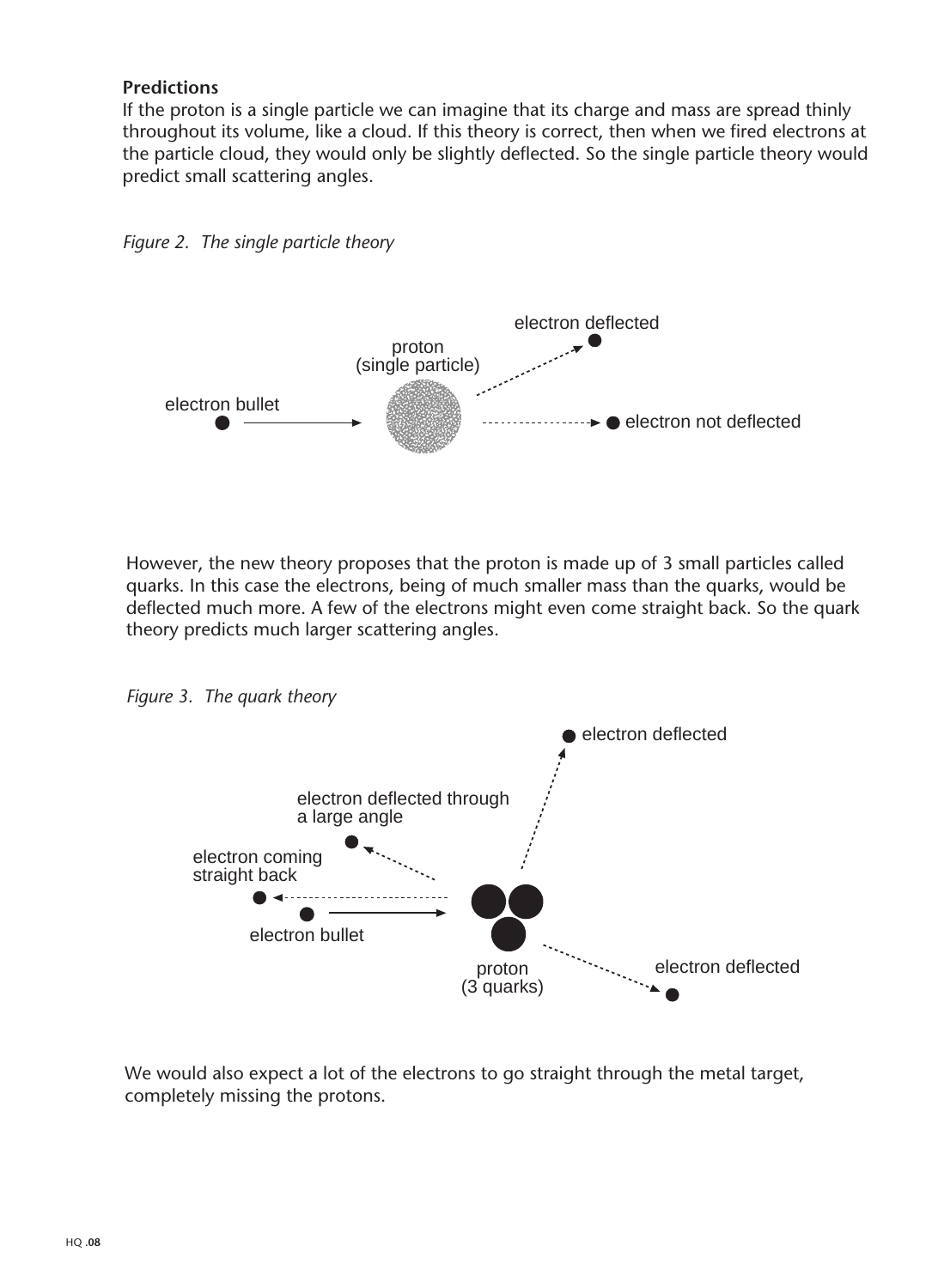# **Results**

We measured the scattering angles of the electron bullets over a long period of time. We then drew a frequency diagram.





## **Conclusion**

The frequency diagram shows that many electrons went straight through the metal target, as we expected. But many of them were scattered through large angles and some of them came straight back. These results can only be explained if the theory is correct: protons are made of even tinier particles called quarks.

Not only does this discovery tell us more about the atom, it helps us understand the origins of the Universe. By accelerating electrons to close to the speed of light, we have actually recreated the conditions in the Universe when it was only 1/100 of a second old.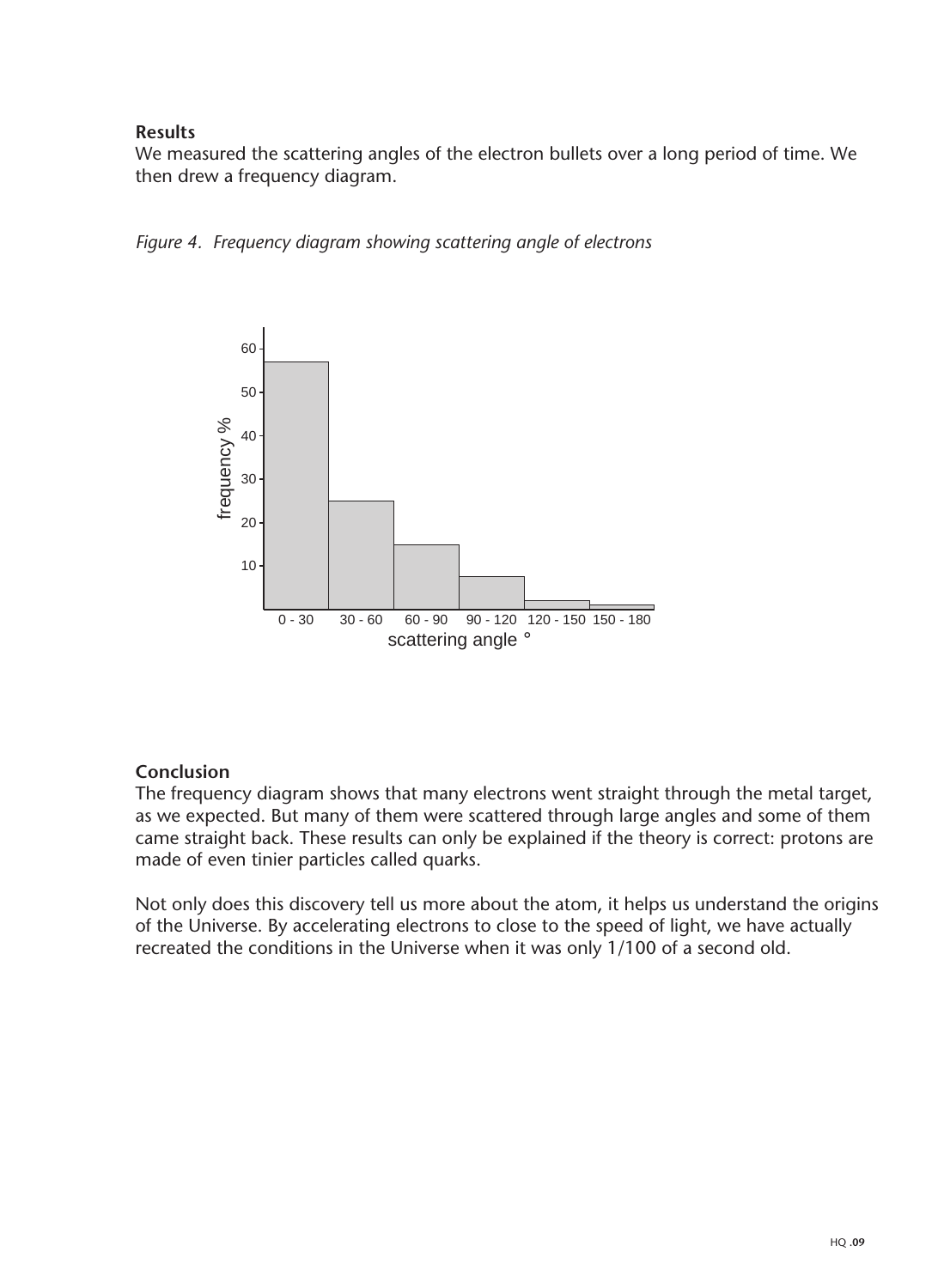# **The first million years**

# **A violent birth**

Scientists have a vision of creation, known as the 'Big Bang'. This theory says that the Universe began with an almighty explosion, about 15 billion years ago. Ever since then it has been expanding and cooling, as the energy from the Big Bang becomes more dispersed.

Today the Universe is teeming with giant structures like galaxies and stars. But what was the Universe like when it was very young?

Scientists have tried to answer this question by simulating the conditions that existed a tiny fraction of a second after the Big Bang. They have recreated temperatures of billions of degrees right here on Earth, by accelerating particles to nearly the speed of light and making them collide. We now have a glimpse of the Universe as it was growing up.

# **After the Big Bang**

In the first few moments of the Big Bang, the Universe was a seething mass of high energy particles, smaller than a fist, (see *Figure 1* on the next page). These tiny particles included electrons and quarks, the building blocks of atoms. There were so many particles that light couldn't travel far without bumping into one. So the Universe was opaque.

Within a second the quarks had begun to cluster together making protons and neutrons. Three minutes later, when the early Universe was still as hot as the inside of the Sun, the protons and neutrons came together to make small nuclei such as helium.

Then, for about three hundred thousand years, the Universe just kept on expanding and cooling. Eventually when the temperature had dropped to about 3 000 K, electrons were moving slowly enough to be captured by the nuclei, making complete atoms.

Without free electrons racing around, light could now travel vast distances. The Universe had become transparent.

After millions of years of expansion the first big structures started to emerge. In little pockets of space where the atoms were closer gravity began to make matter clump together. These pockets were the birthplaces of the first stars and galaxies.

# **Mind over matter**

In order to understand the Big Bang more fully we need to create conditions where electrons are accelerated to even higher speeds. However, eventually our technology will reach a limit. We'll never be able to recreate the temperatures of the Big Bang itself in the laboratory.

But there is another way. Many scientists believe that all the forces we know are just different aspects of one 'superforce'. One force is causing them big problems, and that is gravity.When scientists finalise the superforce theory they will be able to understand fully what happened at the moment of creation.

This will be the ultimate challenge: to explain how the Universe suddenly came into existence 15 billion years ago.